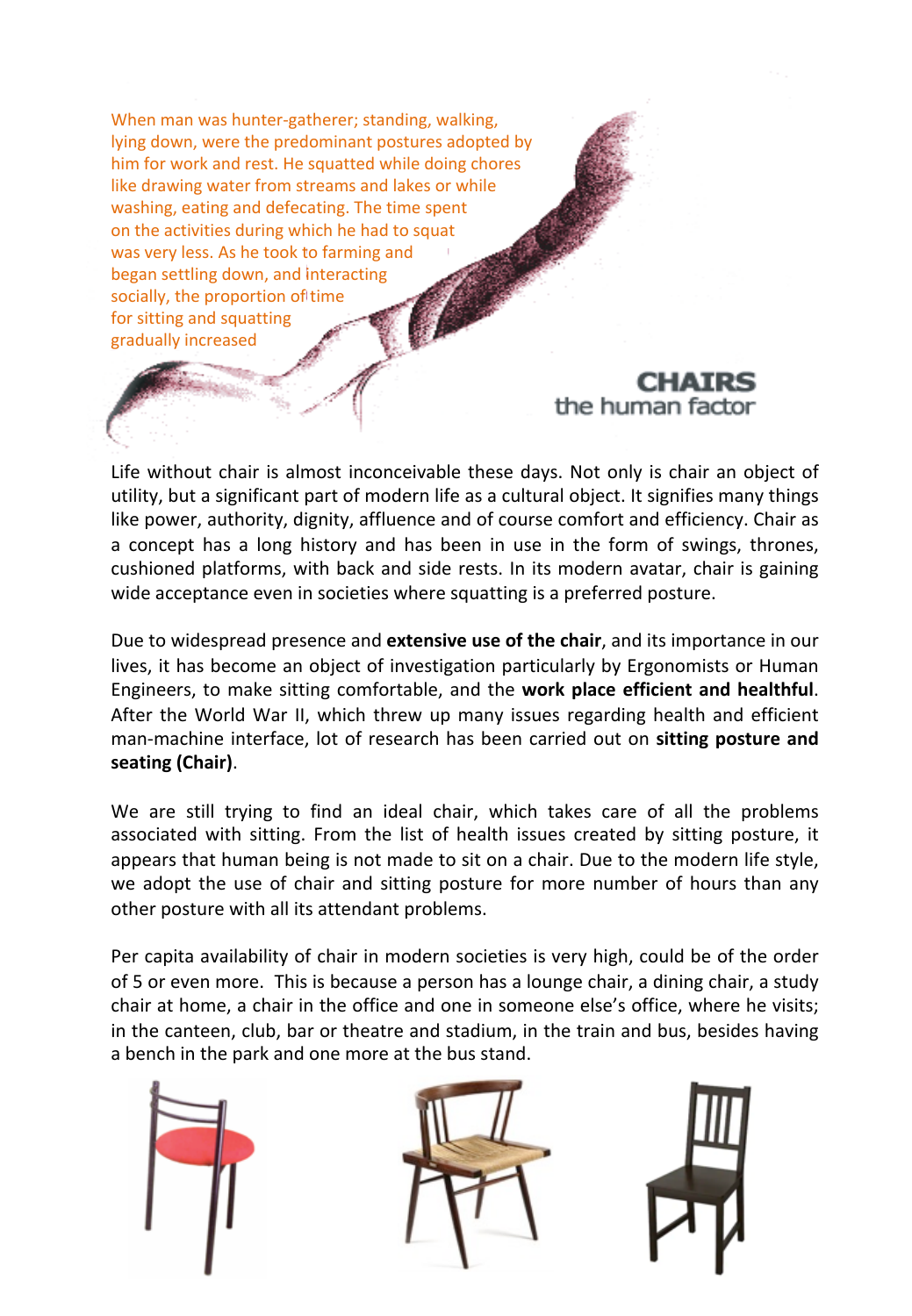#### Why do we sit?

When we stand, particularly in a work related situation for long durations, many **muscle groups contract**, that is, they work hard to keep our joints of the foot, knee, hip and the spine locked to maintain the posture. Blood and fluids tend to accumulate in the lower limbs. The heart has to work harder to pump blood over a greater vertical distance from the toes. A standing person, therefore, spends a lot of energy even without doing any work. This higher energy consumption and accumulation of certain chemical products (lactic acid etc.) in the contracted muscle groups causes fatigue and pain. To relieve this fatigue we sit.

Sitting takes the pressure off our feet, legs and excess workload off the heart. The back support and armrests of a chair keep the back and the shoulder muscles relaxed. The result is that the body spends much less energy. Though this could be achieved by lying down, we cannot lie down anywhere; so we invented a dignified **intermediate posture** - sitting on a chair.

**Certain tasks necessitate a sitting posture**. These tasks are essentially compulsions of modern life-style - Reading, writing, working on computer, having extended conferences, watching television, flying in airplanes etc. Sitting is necessary for **performing effectively** those tasks, which require free and precise body **movements,** like watch repairing, diamond polishing or driving vehicles. Sitting posture with proper supports, **gives stability to the body**, therefore good for operating foot controls.



We can conclude that a seat or a chair is a device, which helps us to perform many tasks more effectively without unduly tiring ourselves.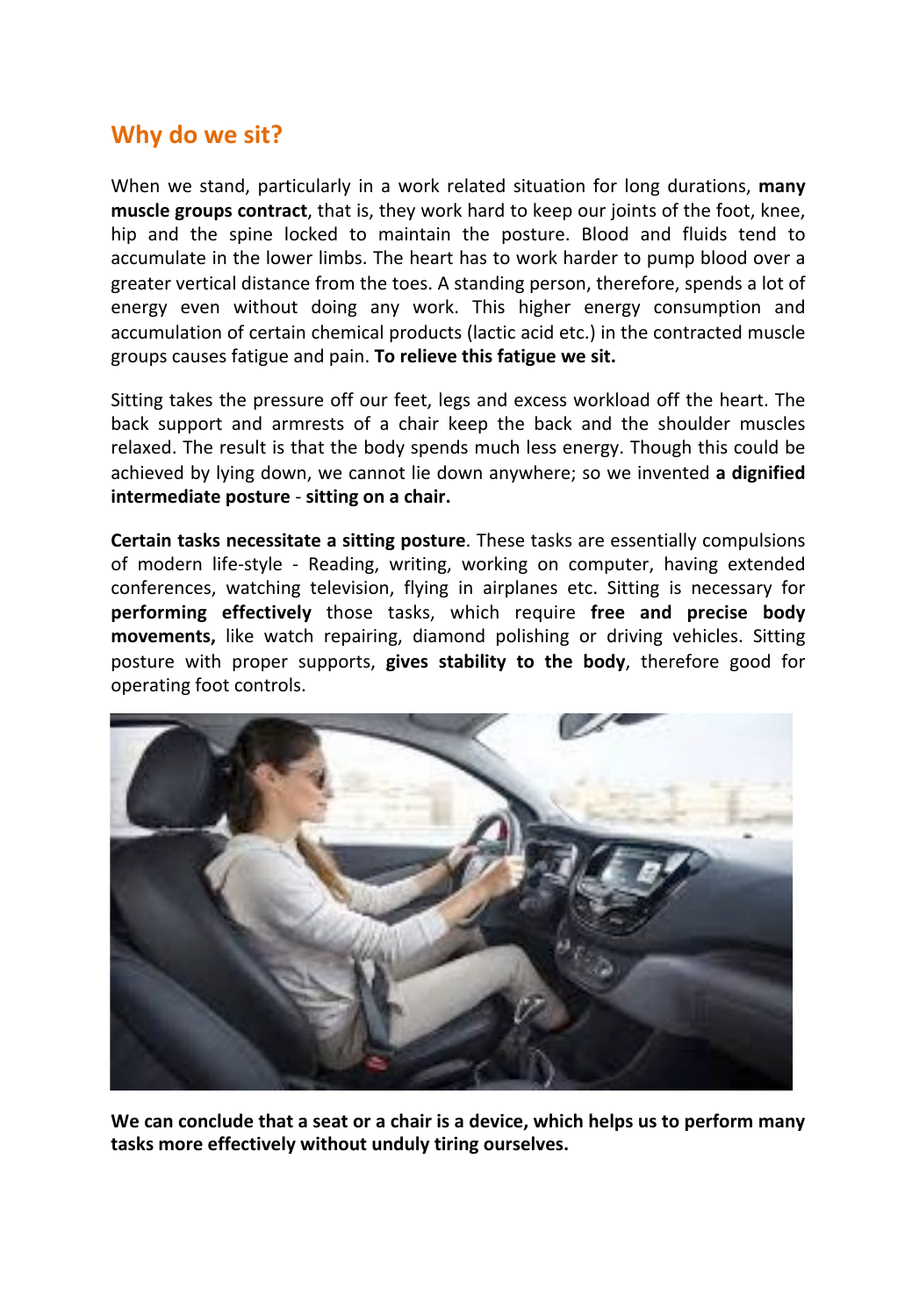## **Sitting postures**

**1. Sitting to work at a surface,** like writing, typing, cutting vegetables or assembling electronic parts, driving a vehicle, repairing a watch or eating at a dining table, with full concentration and attention to the task at hand. When attention levels are high, torso tends to bend forward.

**2. Sitting to work without a work surface**, as while knitting, reading a book in hand, sitting to monitor (watching things happen) like watching television, or games in a stadium, or a concert in a theatre, in a tourist bus; sitting in front of a display panel to monitor various functions of an industrial plant, with some amount of attention.



**3. Sitting to relax,** like leaning back in a chair during work break at office, or at home after a day's work, or watching television, or in a park.

**4. Sitting to relax fully,** like leaning back completely in a chair, almost in a supine position, for a nap, or in a waiting lounge or listening to music with closed eyes.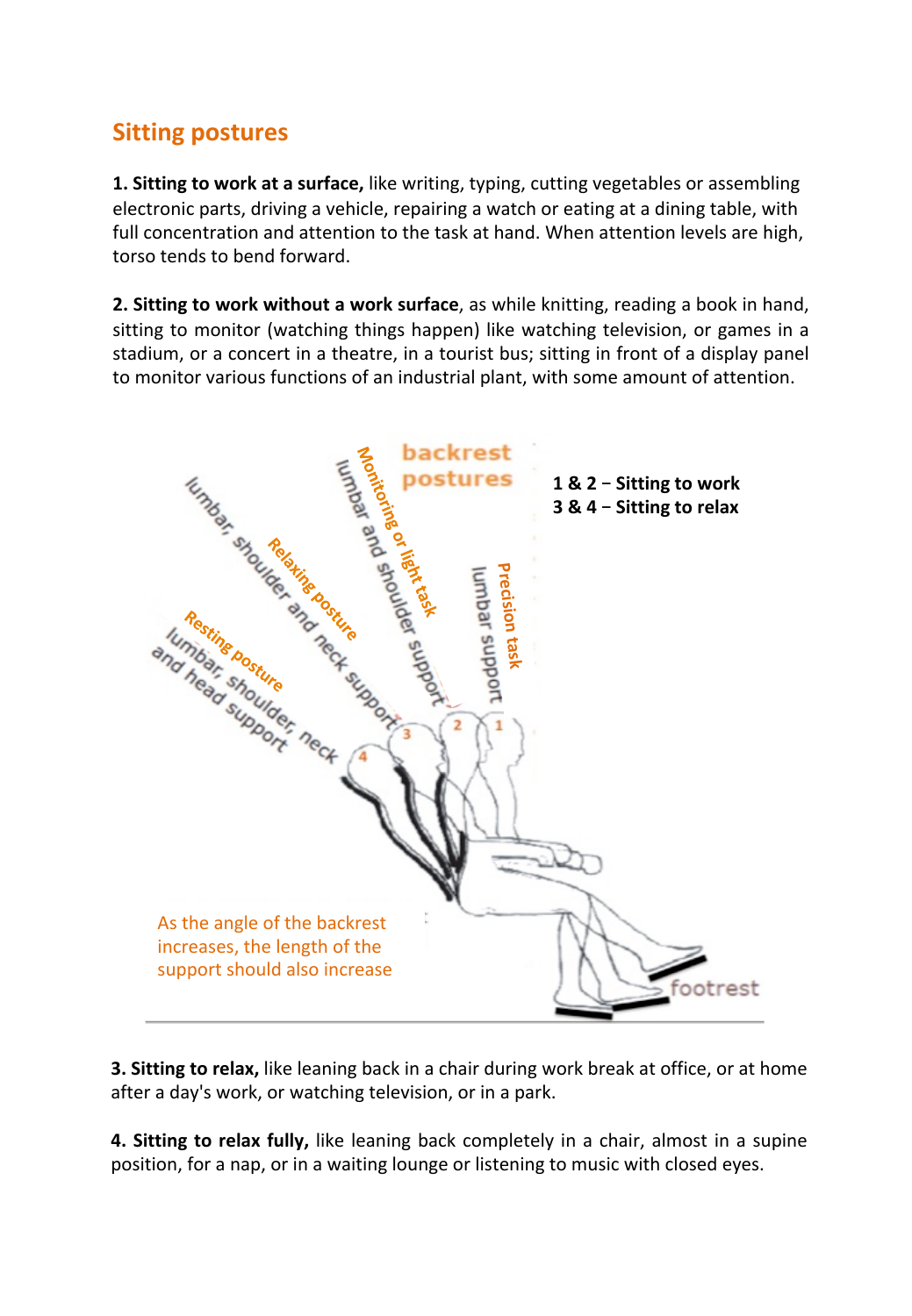In each of the above categories, the posture is different. So, there should be different types of seats for each. As we move from category 1 to 4, the angle of the backrest should increase with respect to the vertical; the level of comfort increases because we move towards a supine posture from an upright position.





#### **Why we do not sit – Limitation of sitting**

Despite many advantages, sitting is disadvantageous in some respects. One of the major disadvantages is that it restricts movement of the body.

**Sitting is not comfortable work posture for many kinds of tasks**, for example, pumping air into bicycle tubes, or flying a kite or planing a piece of wood – the tasks which need body movement and application of body force. It is also not comfortable to sit in case you have to get up too soon, or too often. That is why many people **prefer to stand in a bus**, if they have to alight at the very next stop.

**Sitting and getting up, costs energy**. Lower a seat, more is the energy you spend for getting into it or getting out of it. If one has to get up too often, one would use a tall seat or a stool, so that the vertical movement from sitting to standing position is minimal. When such a seat is not available, one just leans against walls, railings etc. to relieve the muscles from prolonged contraction caused by standing posture. One would observe such behavior in bus stands where benches are not available.

Prolonged sitting causes **abdominal muscles to slacken and curves the spine**. It impairs the function of some internal organs; particularly of digestion and respiration because of the constriction it creates. Prolonged sitting (over 60 minutes) in a chair produces swelling in the lower legs due to increase in hydrostatic pressure in the veins, and obstruction to the blood flow, by compression of the thighs. It is therefore recommended that one should get out of the chair and **stretch at regular intervals**.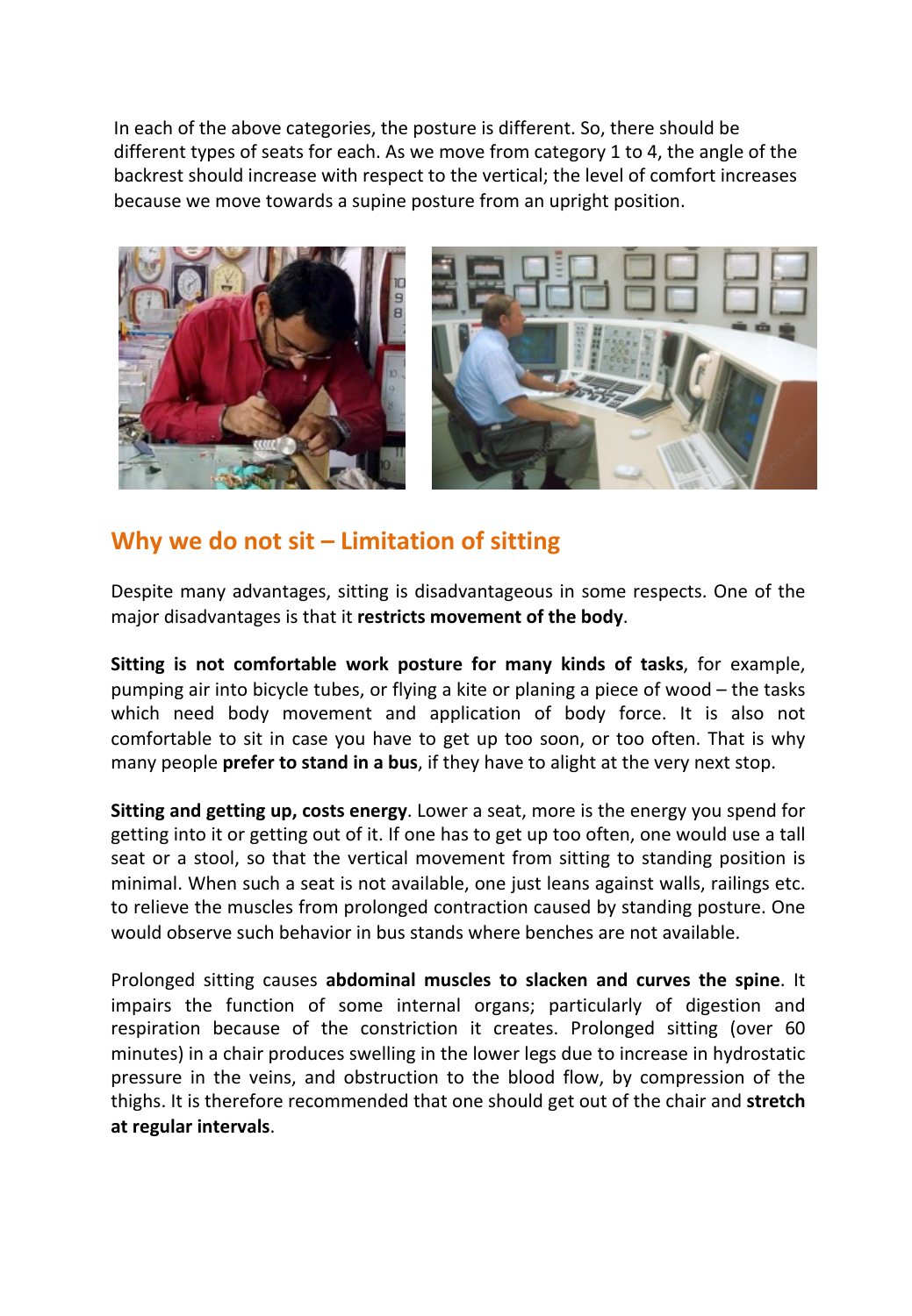# A good (work) chair

An all-purpose chair does not exist, but one can have a **good chair to suit individual tasks**. One must definitely avoid using chairs that force us to adopt the wrong posture. 

A criterion for selecting **a good work chair** is that while sitting the feet should touch the ground properly. In a high chair, the feet and legs dangle, the pressure under the thighs increases, hampering the blood flow to the legs and making them numb. In a low chair, the thighs are not adequately supported. This causes fatigue. A low work chair forces the body to have acute angle between thigh and torso, which is not good for spinal health and internal organs. Seat should therefore be such where angle between torso and thigh should be more than 90 degrees.

The **lumber and upper back should be adequately supported** so that the spine remains in **natural [S] position**. [S] is naturally adopted by human body, when one is standing straight or when one is sitting on a horse back. It is important that small of the back (lumber) should be supported by the backrest, **even when one is leaning forward** due to the demand of certain tasks, to help retain the [S] spine posture. It will be advisable to have a seat which tilts forward, to **maintain torso to thigh angle** at 90 degrees or more.

The seat and backrest **should allow and facilitate movement** of the upper as well as lower part of the body, and at the same time provide adequate support to the pelvic region, thigh region as well as lumber.



In a good chair, the **seat and back of a chair should articulate independently** and the pivot of articulation should match **the hip point**. This is to ensure that the body curve and the curve of the chair do not mismatch during various postural changes that one adopts while sitting & working.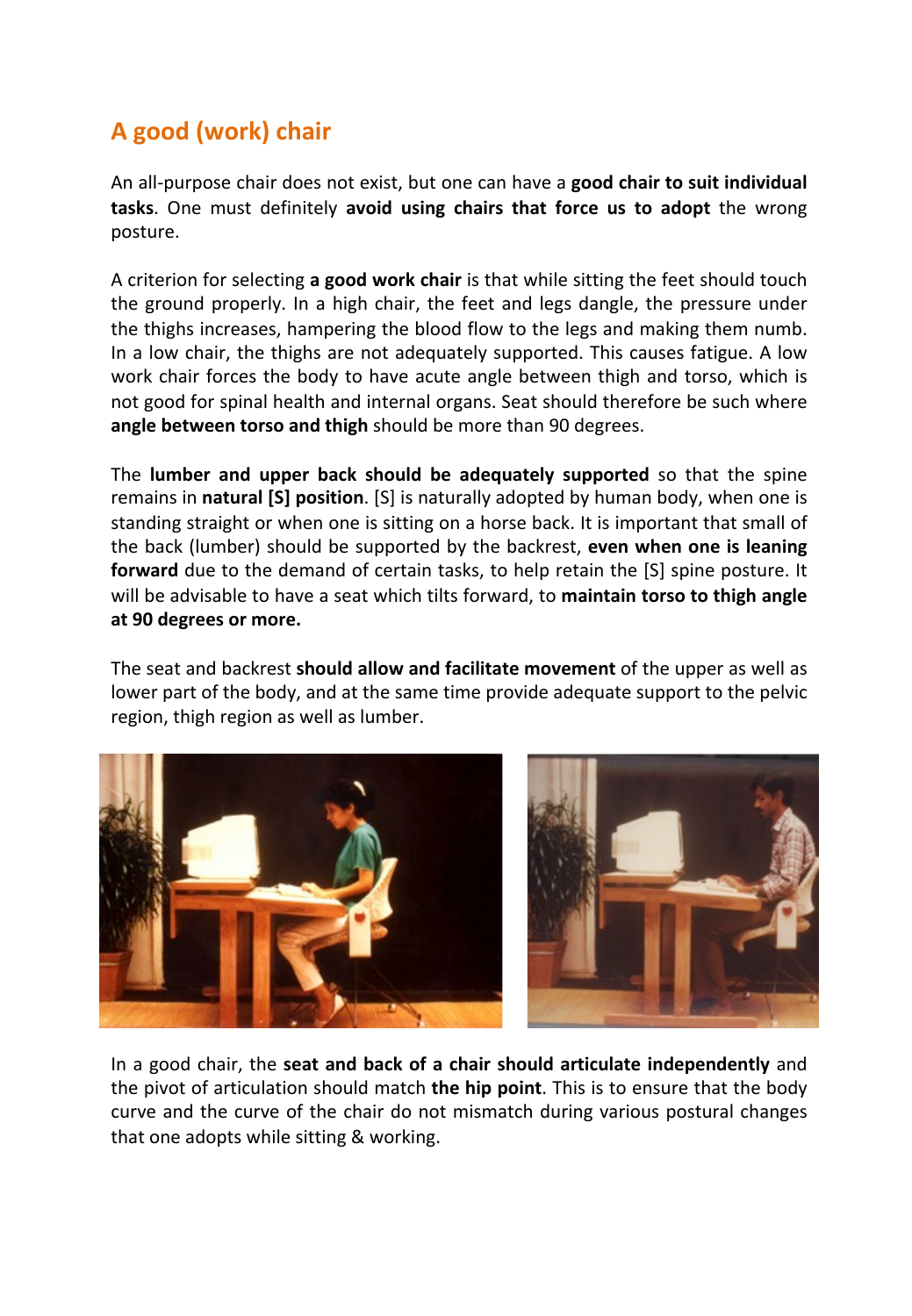While the feet should remain **firmly on the ground for the stability** of the body on the chair, the **legs and feet should also move** for proper blood circulation to the legs and feet to avoid numbness.

The length of back-support and the angle (with respect to the vertical) of the backsupport should increase as we go from category 1 sitting postures (chair with table) to category 4 sitting postures (rest chair). While one is just monitoring (category 3), the backrest should be long enough and appropriately contoured to support the upper part of the back, shoulders and neck. Lumber should always be supported even when the sitting person bends forward (Category 1) to perform a special task.



For the **relaxing posture** (category 4) the backrest should be high enough to support the neck as well as the head. The angle from the vertical could be as much as 60 degrees. 



**A** negative or recessed head support where the back of the head rests in a wedgeshaped recess, **prevents the head from drooping sideways**. 

This type of head support is also useful for bus and airplane seating as it firmly holds the head and stops head wobble, caused by sharp turnings or vibrations. It also prevents nausea.

For long duration sitting, **armrests are important for supporting the arms**, as the unsupported weight of the arms causes fatigue in the shoulder muscles. Without armrest, one tends to support the arms on the worktable, bending the torso forward, and **adopting the [C] posture of the spine, which is detrimental to health of the spine.** Armrest should be at a position, which allows the **upper arm to remain vertical** and forearm at a slight obtuse angle from the vertical. If there is no armrest or table to support the arms, the tendency is to lock the arms around the chest, which puts pressure on the rib cage and lungs, **thereby hampering normal** breathing.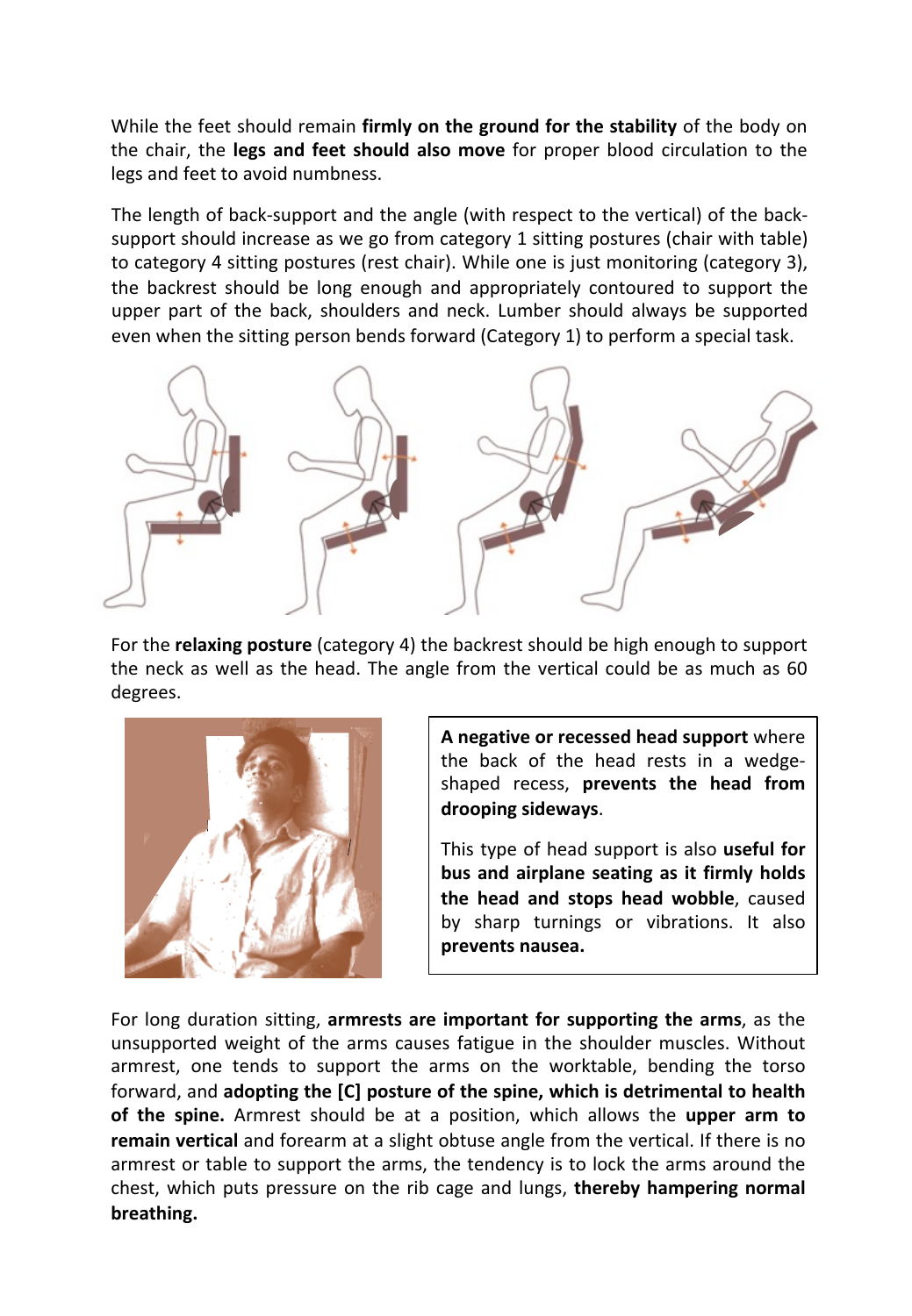While sitting on a **good chair and** the **feet resting on the ground**, there should **minimal gap** between the front of the seat and inside of the the knee end of the thighs. The front part of the seat should be well rounded and soft so that it **does not** dig into the inside of the knee. The depth of the seat should be such that while keeping the feet on the ground, **the lumber** (the small of the back) should touch firmly against the backrest.



The seat **should be cushioned** with a **soft but firm material** so that pressure on the buttocks is evenly distributed. If the cushion is very soft and thick then one sinks into it. This makes it difficult to get out from. If the cushion is soft and thin, the buttocks touch the hard surface underneath, thereby losing the effect of such cushioning. The upholstery should be textured to prevent slipping and should preferably be made of woven materials (cottons and handloom cloth) so that it **breathes and ventilates**. The backrest should also be cushioned for full support, but the cushioning material should be softer than that used for the seat.

The lack of support at lumber region due to improper seat depth or wrong contours of the backrest **can cause back pain**. If the **contours of the seat and back are well** designed and appropriate, the cushion thickness can be minimal.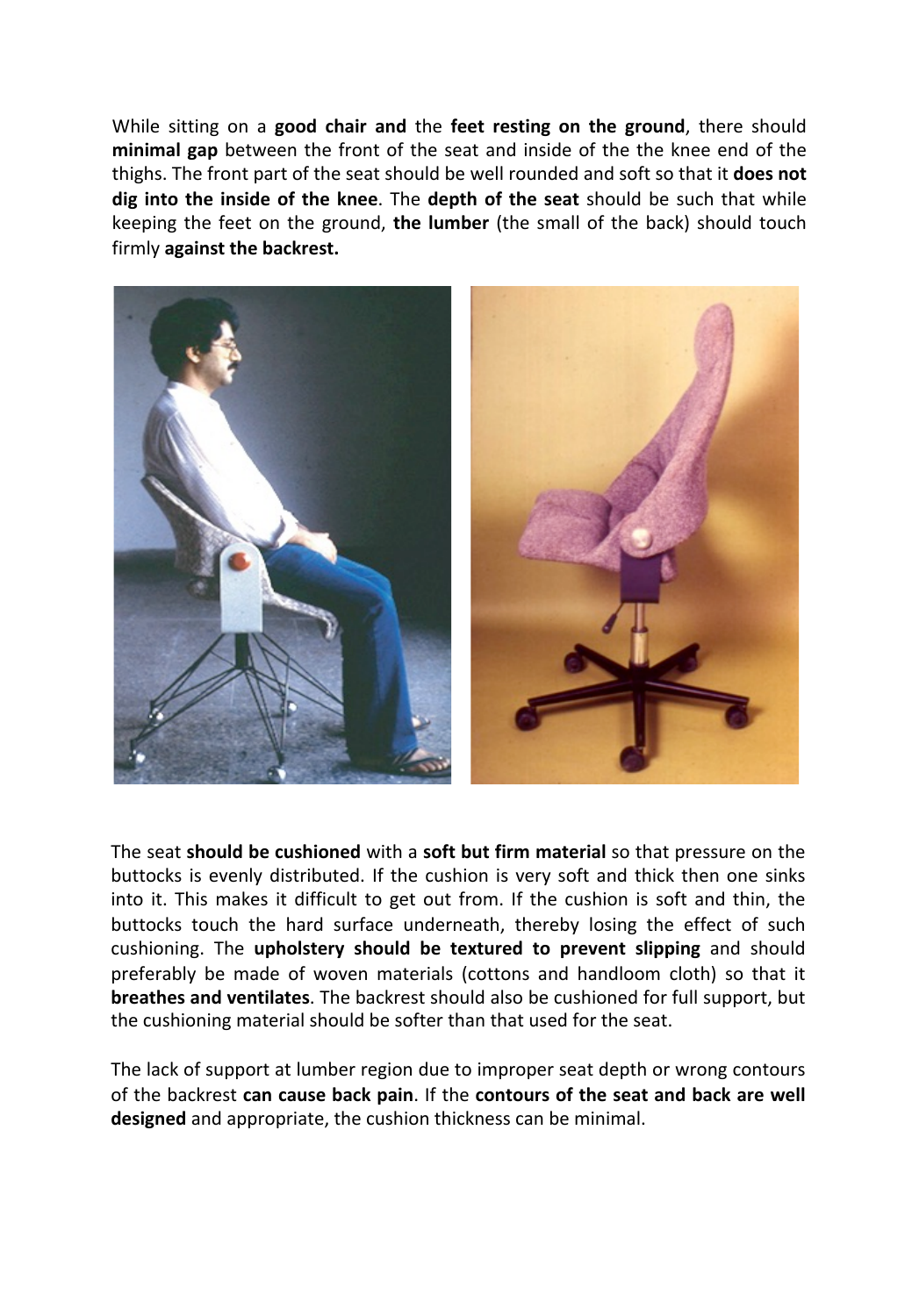## **Change of Posture - Articulated footrest**

A chair should allow for changes of posture and for flexing the trunk, legs, feet and arms. This can be achieved by providing "articulated footrest". Articulated footrest can offer this possibility of leg and foot movement. The articulated footrest can be part of chair or part of the worktable. Independent footrests or footstools or ottomans also allow the lifting and lowering of the feet.

Another way to cater for postural changes is, to provide spring loaded and/or pivoted backrests. Pivoted and forward inclinable seats help in stretching the body and changing the posture periodically.



**Legroom is an important factor for postural change**. In confined places like buses, trains, airplanes and theatres, inadequate leg room restricts postural changes, hampering the stretching of body and legs. This is one of the definite causes of fatigue and pain

Problem also arises when **we do not find an appropriate chair** for the task at hand due to lack of economic resources, **lack of concern or lack of knowledge**; and therefore make do with whatever is available. Bad seat is a result of lack of **concern.** A nice looking cushioned seat, in a luxury bus or train, which does not give adequate support (lumber, neck & head) where it is needed, is an example of lack of knowledge.

A good chair should therefore provide all the advantages and avoid **disadvantages.**